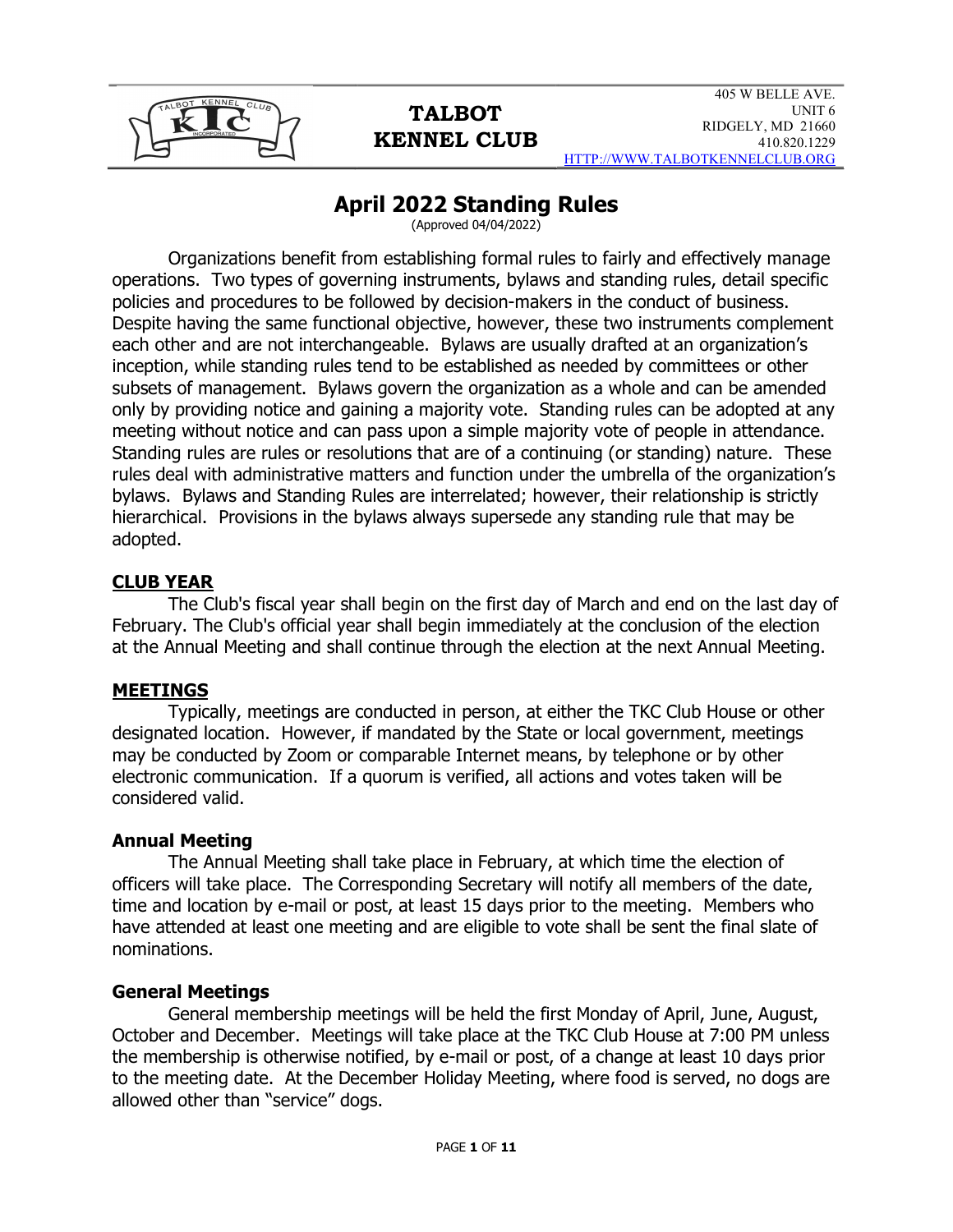#### Board Meetings

 Board Meetings will be held in March, May, July, September, November and January. The Board shall meet within 15 days after the Annual Meeting and Election for the purpose of appointing committee chairpersons. Additionally, each year at the January Board Meeting, the Board shall confirm Show Chairpersons for the following year's All-Breed Shows, Agility Trials, Obedience/Rally Trials and any additional proposed activities such as Barn Hunt, Scent Work or Earth Dog Trials. Notification, in writing, by phone or by e-mail, will be made at least five days prior to the date of all Board meetings. The notification will include time and place of such meetings. Meetings may also be held by conference call or Zoom (or comparable) at the Board's discretion.

### ELECTIONS

Specifics for the conduct of elections are found in Article V of the Bylaws. Nominations can only be made at the December General Membership Meeting and elections are held at the February Annual Meeting. Only members in "Good Standing" may vote at any election. Any election requiring a secret ballot will be done in such a manner that the ballot cannot be traced to its origin. No write-ins will be allowed during the election of Officers or Board of Directors. Should a tie occur during the election of Officers and Board of Directors, a tie-breaking vote will take place with a show of hands of the members in "Good Standing". The individuals affected by the tie will be asked to leave the meeting as the tie-breaking vote is taken. If any or all nominees are running unopposed, a single vote for that nominee or for the slate will be cast by the Corresponding Secretary.

#### MEMBERSHIP

Each applicant for membership shall apply for membership by filling out a TKC Membership Form. In order for the application to be considered, all areas of the form must be completed. In addition, the applicant shall obtain the endorsements and signatures of two TKC members considered to be in "Good Standing". Accompanying the application, the prospective member shall submit dues payment for the current year (see below). Dues on any application for membership received after August 1st of any year shall be one-half the annual dues.

 Family membership includes the immediate family: any person and his or her spouse or significant other (life partner) and/or his or her children residing in the same household. Each member of the immediate family who wishes to become a member must apply on an individual application and will be voted on separately.

All applications are to be read at the first general meeting of the Club following their receipt. Applicants for membership are required to attend at least one meeting of the Club, preferably the one at which the application is read, prior to any action of the Club. At the next Club meeting, the application will be voted upon and affirmative votes of three-fourths of the members present at that meeting shall be required to elect the applicant.

#### Dues

 Annual membership dues shall be payable on or before the 1st day of March each year. Dues must be paid by check or money order and submitted, along with the TKC completed Membership Renewal and Dues Payment Form, to the address printed on the form. No dues/renewals will be valid unless this procedure is followed.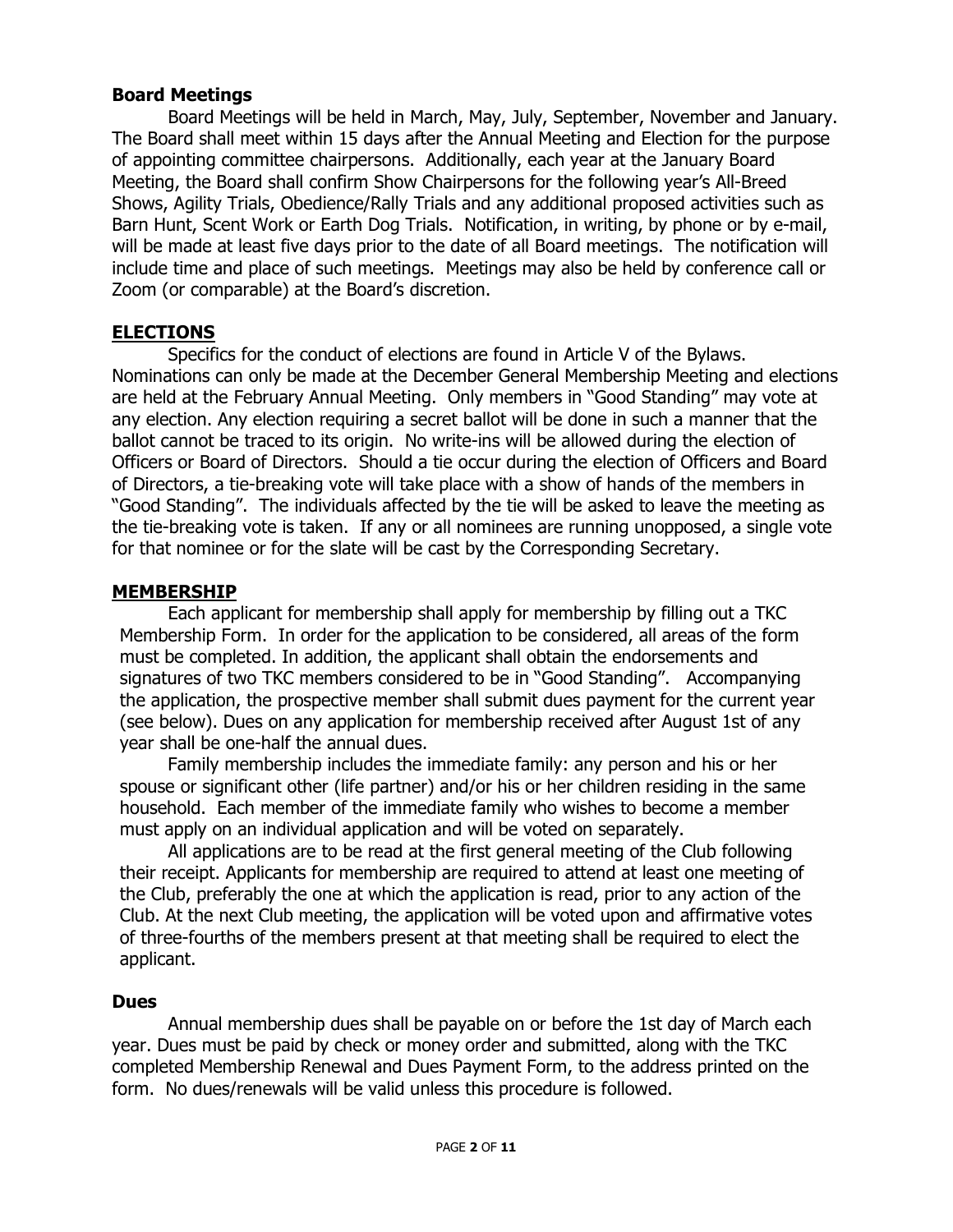Regular Single Membership - annual dues are \$30.00.

Family Membership - annual dues are \$30.00 for the first person and \$15.00 for each additional member of the immediate family residing in the same household who wishes to become a member.

Junior Membership - annual dues are \$15.00.

#### Member in "Good Standing"

 A member is considered to be in "Good Standing" after they have attended two meetings (either in-person or via Zoom (or comparable)) within a Club official year (beginning immediately at the conclusion of the election at the Annual Meeting and shall continue through the election at the next Annual Meeting), one of which may be the Annual Meeting. Only members in "Good Standing" may vote in the annual election of officers.

### SHOWS / TRIALS

 Each year at the January Board Meeting, the Board shall confirm Show Chairpersons for the following year's All-Breed Shows, Agility Trials, Obedience/Rally Trials and any additional proposed activities such as Barn Hunt, Scent Work or Earth Dog Trials. If desired by the Chairperson, the Board will also approve the designated Assistant Show Chairpersons. (e.g., at the Board Meeting in January of 2022, Chairpersons will be appointed for the 2023 shows/trials.)

For some trials, volunteer workers in certain positions are rewarded with runs or entries. If runs or entries are not utilized, certificates of comparable value to be used for TKC classes and trial entries will be provided. The value of the certificates would equal the value of the runs in that trial. For example, if Agility runs were \$30 dollars per run and Barn Hunt runs were \$25, certificates would reflect that difference, since the dollar value per run would be different. If a volunteer earned four runs from Barn Hunt (\$100) that could be used for three runs in agility, with \$10 left over to apply to classes or other trials.

#### All-Breed Show Committee

 The All-Breed Show Committee shall be chaired by the Show Chairperson for that year. Sub-committees may be added or deleted as needed by the Show Chairperson. The All-Breed Show Committee will be comprised of the Chairpersons of the following subcommittees and any additional committees deemed necessary:

 Venue (Fairgrounds) Hospitality / Judges' Transportation Site Coordinator (building layout, grooming/crating space, etc.) Trophy (Conformation) Vendors

 It is recognized that there are certain key functions that require extra time and monetary output when the Club sponsors a show/trial. The Club will allow the following compensations for the All-Breed shows. Hotel rooms or RV parking will be paid for the Show Chairman. An additional room or RV parking may be paid for the Transportation Coordinator and/or Site Coordinator, if time constraints dictate it. Any additional rooms or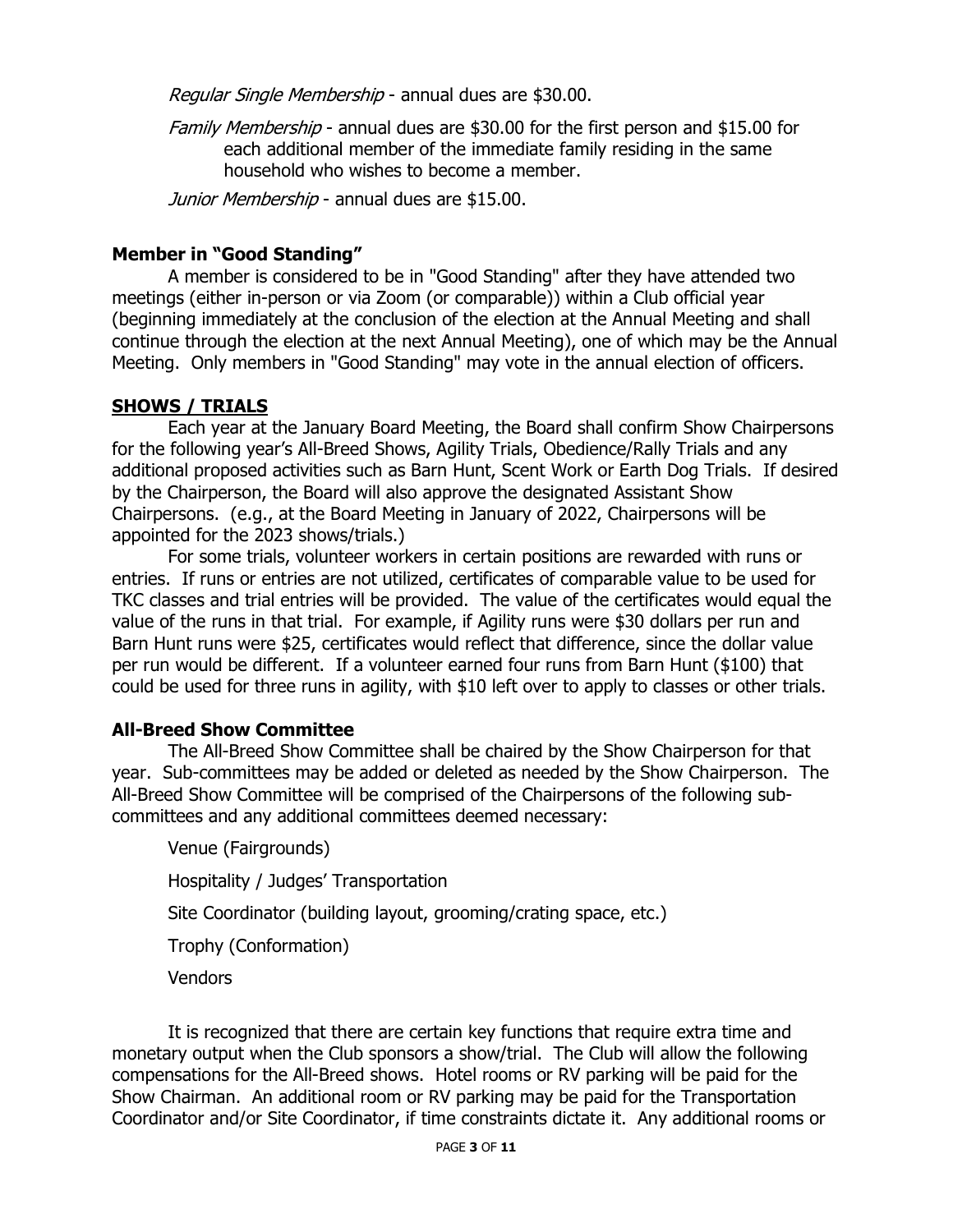parking will be at the discretion of the Show Chairman. Key people will be provided lunch and/or may attend the Judges' Dinner.

# Agility Trial Committee

 The Agility Trial Committee shall be chaired by the Chairperson for that year. Sub-committees may be added or deleted as needed by the Show Chairperson. It is recognized that there are certain key functions that require extra time and monetary output when the Club sponsors a show/trial. Hotel rooms or RV parking will be paid for the Agility Trial Chairman, if needed. If runs or entries are not utilized, certificates of comparable value to be used for TKC classes and trial entries will be provided. The Club will allow the following compensations for TKC volunteers:

Trial Secretary – \$500.00 for data entry, pretrial preparation and show duties. Additionally, the Trial Secretary will receive entries for up to eight runs per day worked (or its equivalent value in TKC certificates), hotel, gas, lunch and Judges' Dinner for show dates. All other trial-related expenses (such as use of personal computer and printer, paper, ink, printing cost and office supplies required) will be reimbursed.

Trial Chair – This person receives entries for up to eight runs per day worked (or its equivalent value in TKC certificates), lunch and the Judges' Dinner.

Chief Course Builder - This may be one or two persons who would each receive entries for up to four runs per day worked (or its equivalent value in TKC certificates).

Chief Ring Coordinator - This person receives entries for up to four runs per day worked (or its equivalent value in TKC certificates) and lunch.

 At the Chairman's discretion, additional key people will be provided lunch and/or may attend the Judges' Dinner.

# Obedience/Rally Trial Committee

 The Obedience/Rally Trial Committee shall be chaired by the Chairperson for that year. Sub-committees may be added or deleted as needed by the Trial Chairperson. It is recognized that there are certain key functions that require extra time and monetary output when the Club sponsors a show/trial. Hotel rooms or RV parking will be paid for the Obedience/Rally Chairman, if needed. At the Chairman's discretion, additional key people will be provided lunch and/or may attend the Judges' Dinner.

# Barn Hunt Trial Committee

 The Barn Hunt Trial Committee shall be chaired by the Chairperson for that year. Sub-committees may be added or deleted as needed by the Trial Chairperson. It is recognized that there are certain key functions that require extra time and monetary output when the Club sponsors a show/trial. Hotel rooms or RV parking will be paid for the Chairman, if needed. Key people will be provided lunch and/or may attend the Judges' Dinner.

# Scent Work Trial Committee

 The Scent Work Trial Committee shall be chaired by the Chairperson for that year. Sub-committees may be added or deleted as needed by the Show Chairperson. It is recognized that there are certain key functions that require extra time and monetary output when the Club sponsors a show/trial. Hotel rooms or RV parking will be paid for the Chairman, if needed. If runs or entries are not utilized, certificates of comparable value to be used for TKC classes and trial entries will be provided. Key people will be provided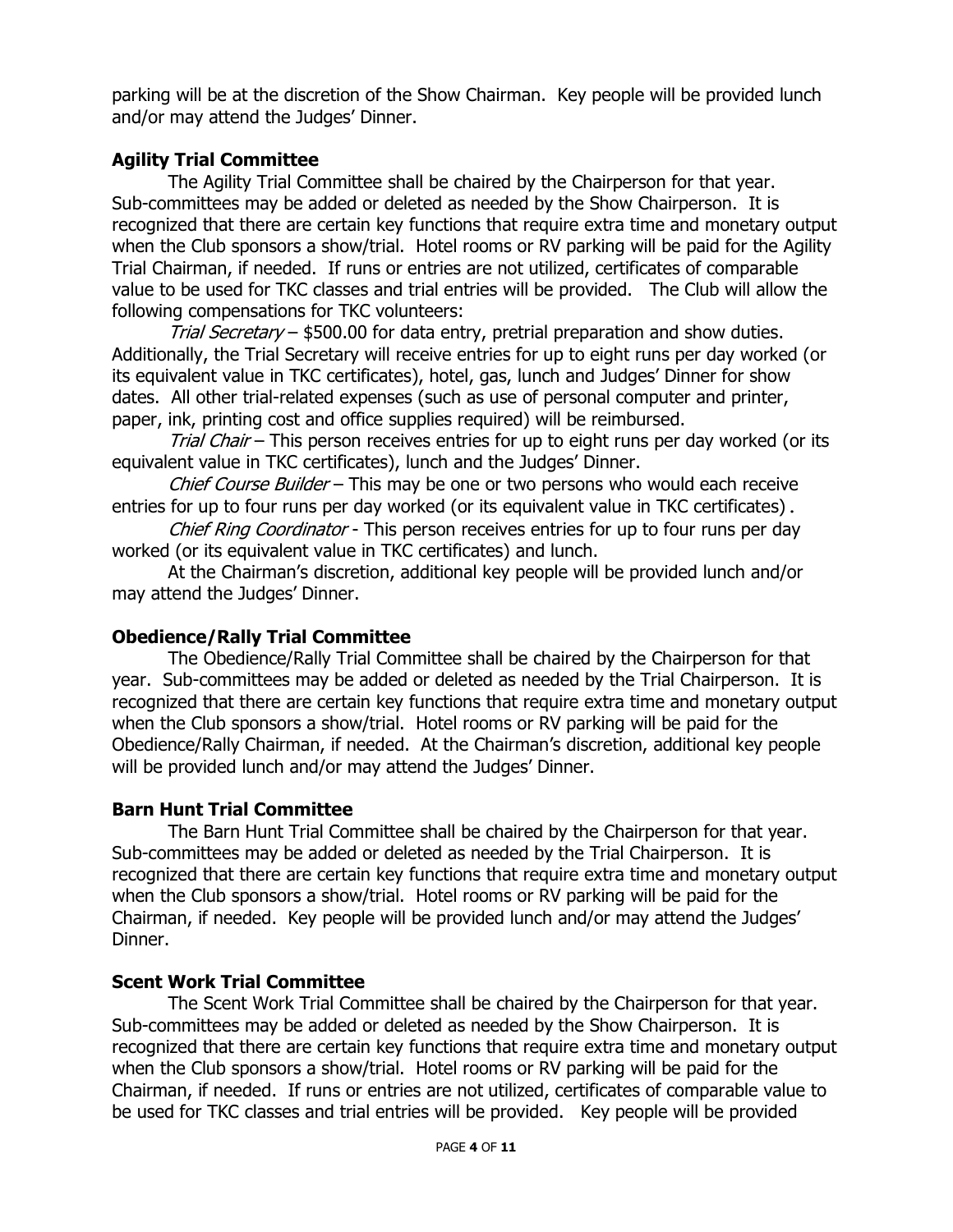lunch and/or may attend the Judges' Dinner. The Club will allow the following compensations for TKC volunteers:

Trial Secretary – \$500.00 for data entry, pretrial preparation and show duties. Additionally, the Trial Secretary will receive entries for up to eight runs per day worked (or its equivalent value in TKC certificates), hotel, gas, lunch and Judges' Dinner for show dates. All other trial-related expenses (such as use of personal computer and printer, paper, ink, printing cost and office supplies required) will be reimbursed.

Trial Chair – The Trial Chair will receive entries for up to eight runs per day worked (or its equivalent value in TKC certificates), lunch and may attend the Judges' Dinner. They will receive reimbursement for any supplies needed for the trial.

Chief Steward – This may be one or two persons who would each receive entries for up to four runs per day worked (or its equivalent value in TKC certificates).

Hide Steward (1), Ring Stewards (2-3), Runners/Staging (2-3), Official Timer (1) and Table Stewards (1-2) – These workers will receive lunch, drinks and snacks throughout the day.

### Optional Trial Committees

 The Trial Committee for optional activities such as Tricks or Earth Dog Trials shall be chaired by the Chairperson for that year. Sub-committees may be added or deleted as needed by the Trail Chairperson. It is recognized that there are certain key functions that require extra time and monetary output when the Club sponsors a show/trial. Hotel rooms or RV parking will be paid for the Chairman, if needed. Key people will be provided lunch and/or may attend the Judges' Dinner.

#### **COMMITTEES**

 The Board may add or delete committees, as it deems necessary. A list of committee chairpersons, with names, e-mail addresses and telephone numbers will be posted on the Club website. This list will include all regular committees plus the subcommittee chairpersons for the All-Breed Show. Also to be included on this list will be the Breeder Referral Coordinator and Parliamentarian. A hard copy will be provided to any member upon request. The Board shall meet within 15 days after the Annual Meeting and election for the purpose of appointing committee chairpersons for the following committees:

#### Standing Rules

 The Standing Rules Committee will submit any necessary changes in the Standing Rules at the April and October meetings for approval by the General Membership. Any proposed changes to the Standing Rules will be e-mailed or mailed to the membership at least 15 days prior to those meetings.

#### Membership

 The Membership Committee will be responsible for maintaining the membership list of Club members. This list will include the member's name, address, telephone number and breed of dog(s). The Membership Committee is also responsible for tracking members in "Good Standing". The Recording Secretary will maintain a list of members attending each General Membership meeting. The list will be provided to the Membership Committee in order to verify a member's status.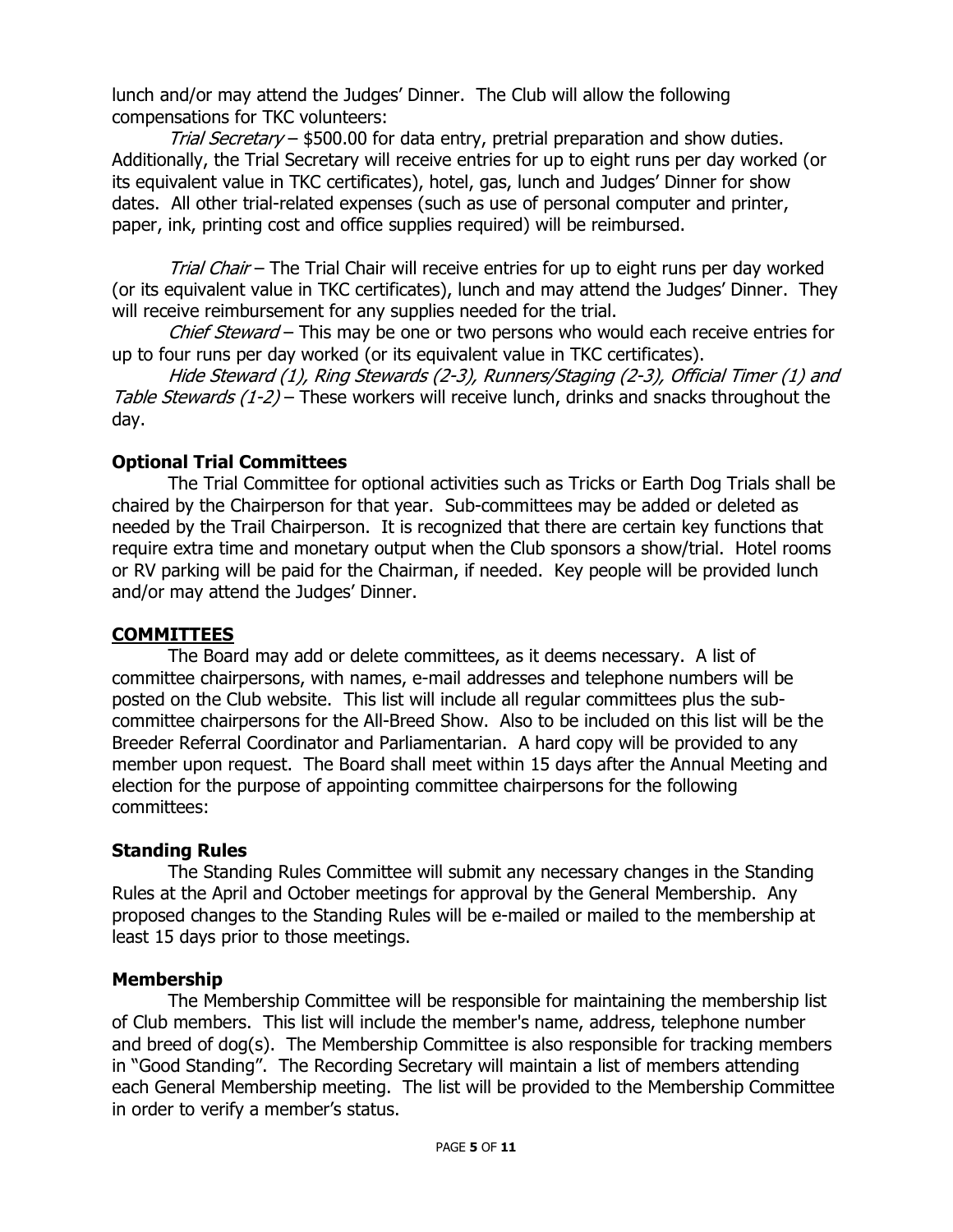The Committee will regularly update the list when individuals are voted in as new members. A separate membership list will be maintained by the Committee that will include the date the individual became a member of the Club. It will be the responsibility of the Corresponding Secretary to provide this information to the American Kennel Club. The Committee will provide the General Membership a current membership list that will be made available on the Club website. A printed copy will be available to any member upon request. The Membership Chair will also provide a list of all new members to the Website Committee Chair and the Corresponding Secretary for publication.

 The Committee will present applications for membership at general meetings. The Committee is responsible for notifying applicants for membership that they must attend one meeting prior to being voted in as a member.

#### Sunshine

 It shall be the responsibility of the Sunshine Committee to send cards to any Club member who is sick or bereaved by the loss of either a close family member or dog. Flowers, fruit basket, or appropriate gift not to exceed \$50.00, will be sent to any member who is hospitalized or convalescing after outpatient surgery for more than three days. Flowers or contributions will also be sent in cases of death of a member, spouse or child or at the discretion of the committee (not to exceed \$50.00). In both cases, delivery charges and tax will also be paid. Flowers are to be sent only once per year to any member without the pre-approval of the Board. Members are encouraged to contact the Chairman when they know of any member who is ill or otherwise incapacitated.

#### Education

 The Education Committee will be responsible for instructor qualifications, teaching policies and practices, and scheduling of classes for TKC.

#### **Publicity**

 The Publicity Committee will be responsible for public relations (such as newspaper ads or articles, radio or TV interviews, etc.) for TKC.

#### Public Education

 The Public Education Committee will be responsible for representing TKC by attendance and/or demonstrations at public events such as county or state fairs, "Bark in the Park", etc.

#### Year-End Awards

 The Awards Committee will be responsible for providing year-end awards to TKC members' dogs who have received both AKC and non-AKC titles during the past year. In order for the application for awards to be accepted, the dog receiving the award must be owned by the member applying for the award and the dog must reside in the member's household. The Club will provide at no cost to the member either: (a) wooden plaque and award tags or (b) blue starter and award crate tags. If member opts to have both blue and gold awards made, the member will pay the full cost for the gold awards.

 The initial 9"x7" wooden plaque and 3"x5" gold starter plate bearing the TKC logo and with/without dog name is free. Additional wooden plaques (if the member fills up the first plaque or wishes to have a plaque made for each of their dogs) are \$8.00 each. Yearly 1"x3" gold award tags are free for each dog receiving an award that year. If a member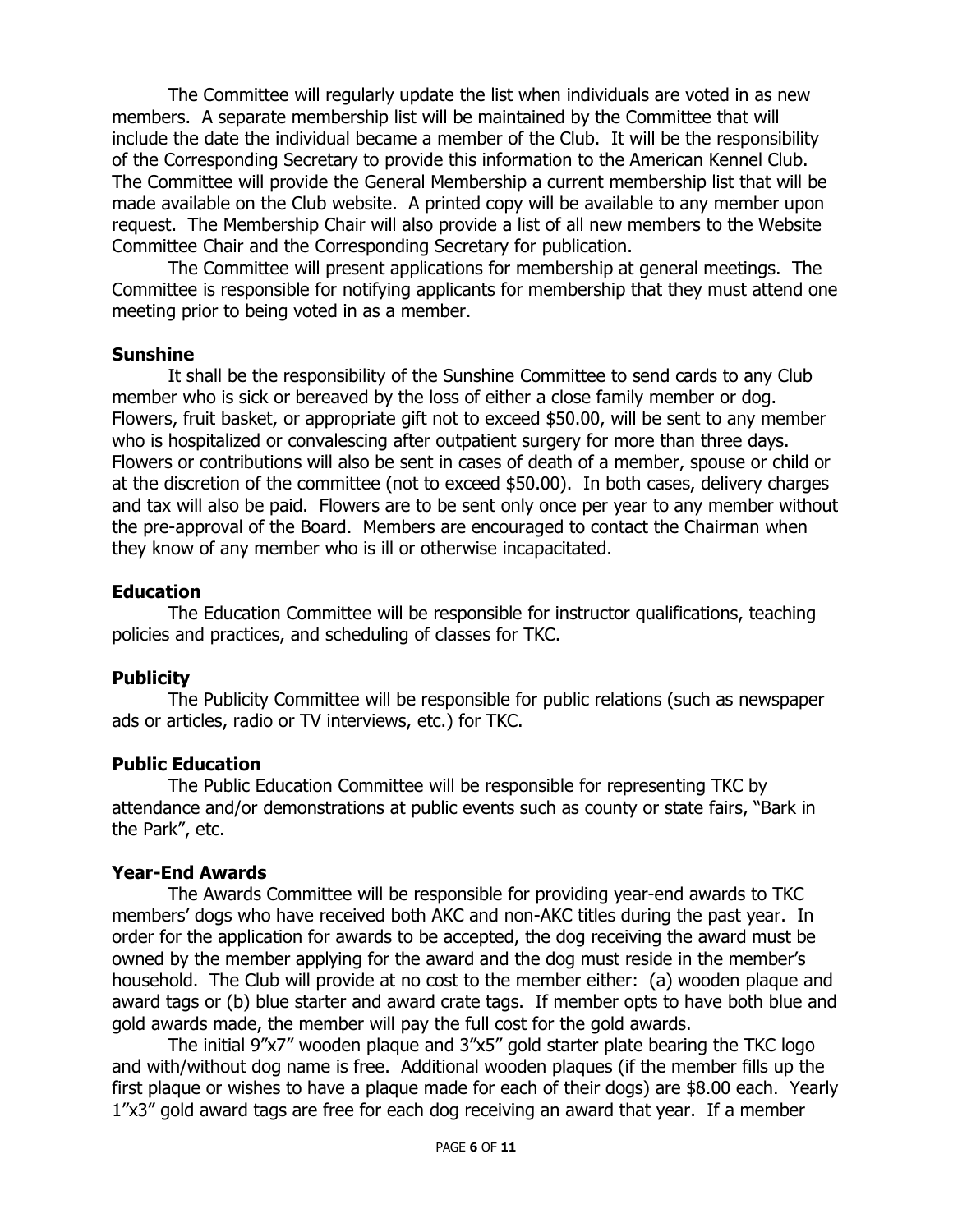wishes to order duplicate tags, the award tags are \$4.00 each.

 The initial 2"x4" blue starter crate tags with TKC logo and with/without dog name is free for each dog. Additional starter crate tags (if the member wishes to have the same tag made for multiple crates) are \$14.00. Yearly 1"x3" blue award tags are free for each dog receiving an award that year. If a dog owner wishes to have duplicate tags made, each tag is \$9.00.

 Please note that the above fees are based upon the costs charged by the vendor making the awards. Any changes in award fees will be determined before the call for awards has been issued to the membership.

#### **Website**

 The Website Committee will be responsible for adding and updating the Club website. The Club website will be utilized to provide information to members and to nonmembers about the Talbot Kennel Club, provide class information and schedules, links to show premiums, and contact information for Club officers and committee persons. A restricted "Members Only" area will be provided to members in order to access the membership list and General Meeting Minutes. All information found on the Club website is also available to members in a printed format as needed and requested.

# Breeder Referral

 The Breeder Referral Committee will be responsible for referring requests for specific breed information or puppies to TKC members or other reliable sources. To be listed on the TKC breeder referral list, a member must be in "Good Standing" and have been a member for at least 12 months.

# Building (Maintenance & Use)

 The Building Committee will be responsible for the maintenance of the building and scheduling use.

# Auditing

The Auditing Committee will be responsible for the review of the previous year's books and bookkeeping methods. The committee will consist of the President, current Treasurer and two members in "Good Standing".

# FINANCIAL

# Auditing & Taxes

 The Board shall meet within 15 days after the Annual Meeting and Election to appoint a committee to review the previous year's books and review bookkeeping methods. The committee will consist of the President, Treasurer and two members in "Good Standing". If necessary, the committee may recommend that the books be audited by an accountant different from the tax accountant. It shall be the responsibility of the newly elected President and Treasurer to see that tax forms for the previous year are filed on or before April  $15<sup>th</sup>$  or as stated by the Federal Government.

# Club Expenses

 Officers, Board Members and Committee Chairpersons may spend up to \$150.00 on Club expenses without prior Board approval. Any expenditure over that amount must have Board approval. The General Membership must also approve any single purchase over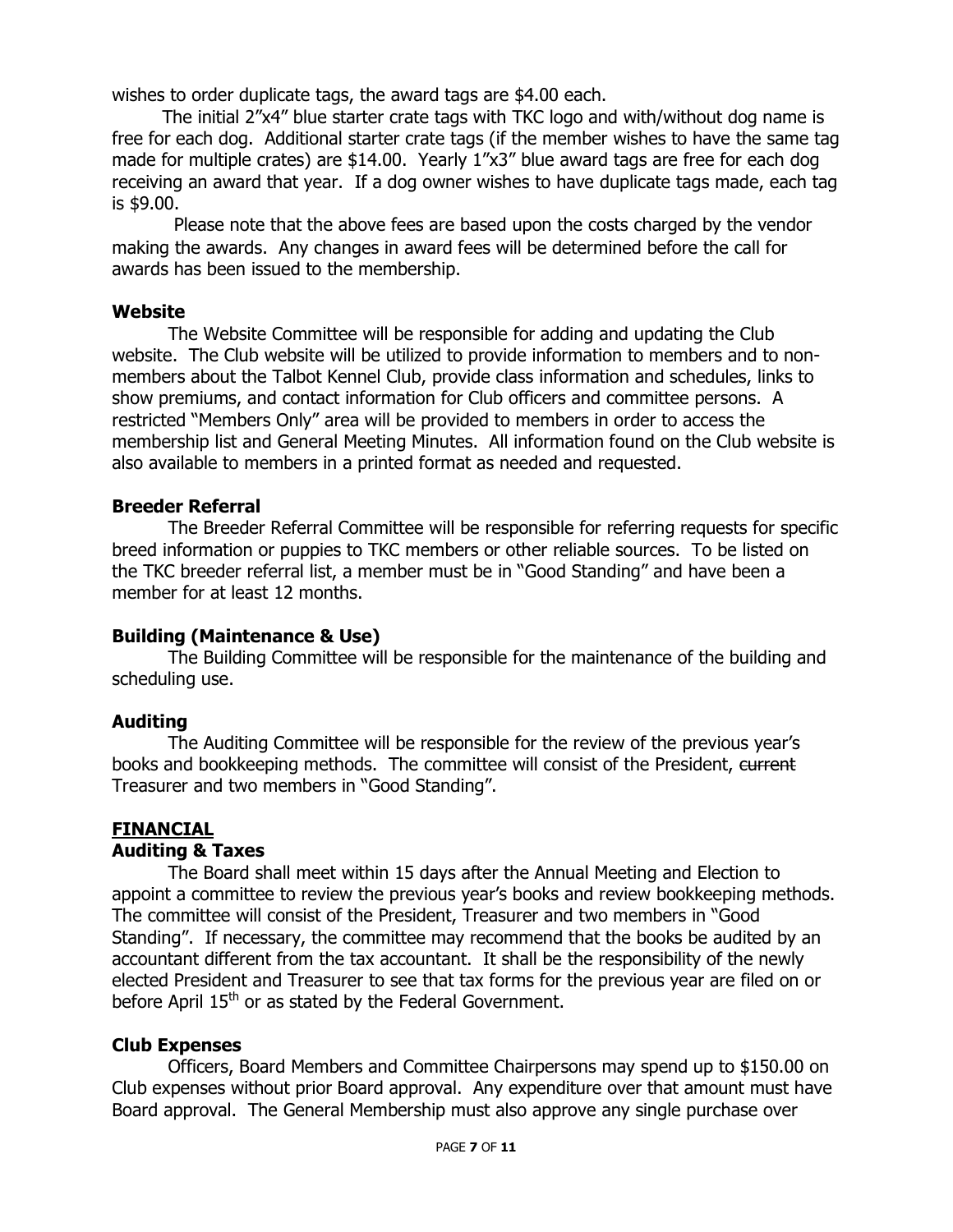\$2,000.00 before the purchase is made. Members requesting reimbursement for Club expenses must provide a receipt and utilize TKC reimbursement forms to receive payment. Reimbursement forms are located on the TKC website and printed copies are available if requested.

### American Kennel Club (AKC) Delegate Expenses

 AKC Delegate expenses for trips to the AKC meetings will be paid by the Club up to \$2,000.00 per year. The Delegate must submit all receipts and reimbursement forms to the Treasurer for reimbursement.

### Contributions, Contingency Fund, etc.

 The General Membership may vote to send contributions to non-profit organizations, disaster relief organizations, etc. over and above the amount that the Board has preapproved up to but not to exceed \$2,000.00.

A separate fund, known as the TKC Contingency Fund (Fund), has been established by the Talbot Kennel Club. The sole purpose of the Fund is to make bequests to members of the Talbot Kennel Club who have been profoundly incapacitated by accident or health or have found themselves in a catastrophic economic predicament. Please contact a member of the Fund Committee for further information.

# EDUCATION

# TKC Member Instructors

 Instructors and Assistant Instructors will receive a stipend of \$30.00 per class hour taught. Instead of the stipend and at their discretion, Instructors and Assistant Instructors may receive certificates of comparable value to be used for TKC classes and trial entries. A minimum of six or more dogs per class is required before an Assistant Instructor receives compensation. The Education Chairperson may waive this requirement depending on the type of class.

Instructors are broken down into three levels:

Apprentice Instructor: These individuals have a desire to teach a training class. They must be approved by the Education Committee and must apprentice for at least two sessions with an approved Instructor. As they learn how the class is to be taught, they will assist the Instructor with the class, but will not be considered an Instructor. Apprentice Instructors will not be eligible for any monetary compensation or credits. Upon approval of the Education Committee, the Apprentice Instructor will move to the level of Assistant Instructor.

Assistant Instructor: These individuals have served as an Apprentice Instructor, but are not fully qualified to teach on their own. They are knowledgeable of rules, regulations and/or standards of the class they are working towards teaching. They must have assisted in teaching with a full Instructor for a minimum of two sessions before they can move to the next level. Assistant Instructors may fill in for the Instructor, if necessary (sick, work, etc.) at the discretion of the Instructor.

*Instructor* : An Instructor is deemed to be fully qualified to teach students after having successfully trained and competed for at least two years. An Instructor must be knowledgeable of the rules, regulations and standards of the class they are teaching.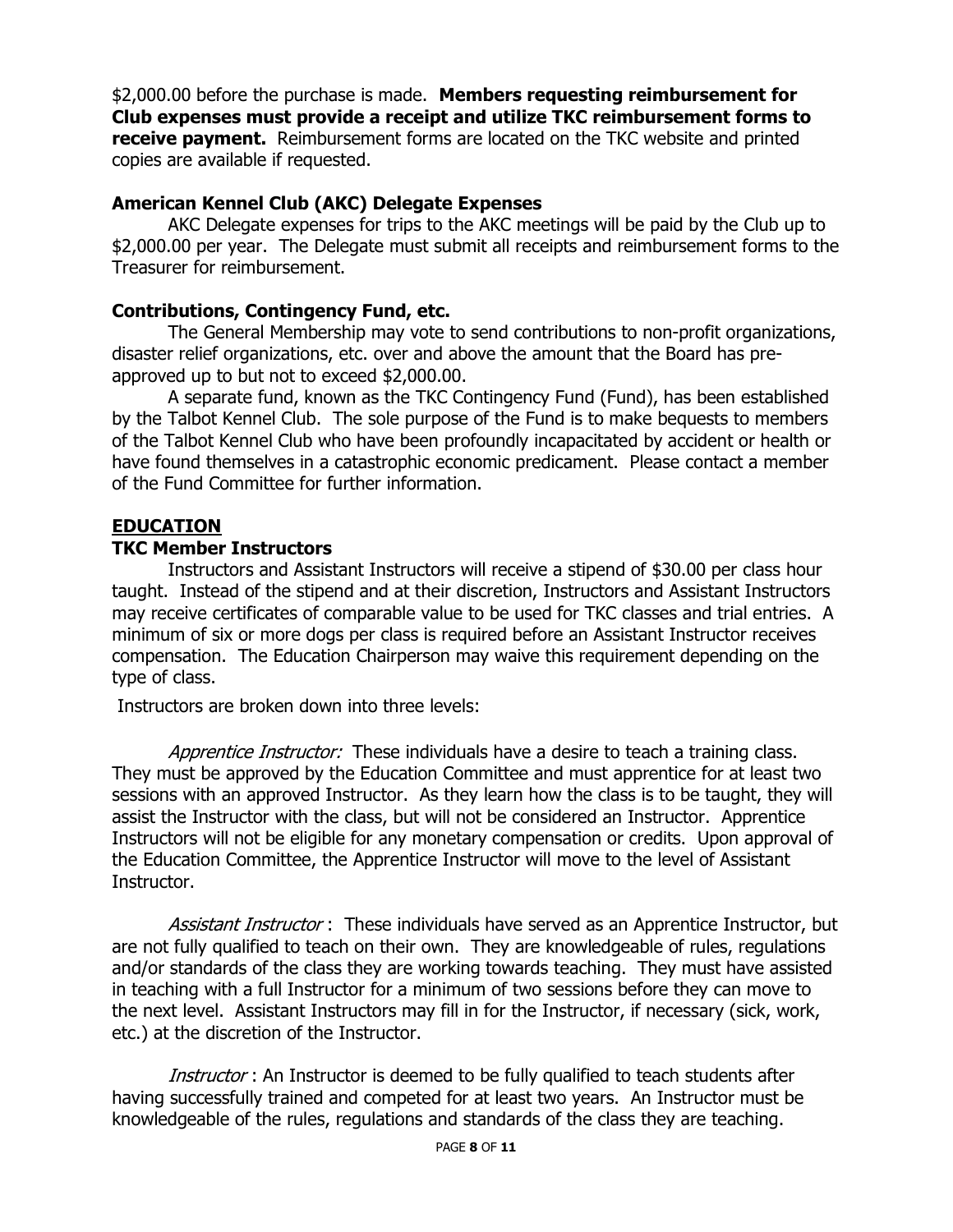Instructors who have trained an Assistant Instructor must assist the new Instructor for the first class the new Instructor teaches. The Education Committee can waive Instructor requirements if the committee deems that the person wanting to be an Instructor has the skills and experience necessary to effectively teach a class.

### Outside Instructors

 All proposed Outside Instructors must be submitted to the Education Committee for recommendation to the Board for approval **prior** to hiring of that instructor. Included with the submission should be the name and cost of the instructor, the course curriculum and the dates of the course. Approval will be on a case-by-case basis. Any Outside Instructor taught course must be offered to TKC members before offering to non-Club members. Cost will be as the Board deems appropriate.

### CLASS FEES AND SCHEDULING TKC Member Taught Classes

 A session typically consists of six one-hour classes, held over a six-week period. Mini-sessions of four or fewer weeks' duration may also be held at the discretion of the Education Chairperson. Puppy Class will be eight weeks in duration. The basic class fee for a TKC member in a member taught class is \$95.00 for six weeks. For Club members with hours (at least 20 hours of service to the Club in the preceding 12 months), the cost is \$65.00. Class fees may be changed at the discretion of the Board based on the type and length of the class. Classes with four or less participants may be canceled or combined with another class. The Education Chairperson may waive this requirement depending on the type of class. For TKC member taught classes the following rates apply per session:

Non-members (basic, no discount) - \$125.00. Family Dog I & II - \$100.00 Puppy Class (8 wks) - \$120.00. *Members* (basic class fee) -  $$95.00$ . Puppy Class  $(8 \text{ wks}) - $100.00$ . Members (20 hours Club service) -  $$65.00$ . Puppy (8 wks) -  $$85.00$ .

Under 18 Years Old (e.g. - 4-H, Scout and/or Jr. Show) - \$40.00 (all classes).

"Adopted" or "Rescue" Dogs - Puppy & Family Dog - \$75.00.

 Dogs "adopted" from Humane Societies, Animal Control or other rescue organizations are entitled to two sessions at the reduced rate, either Star Puppy followed by Family Dog I or, for dogs beyond the age limit for Puppy, two sessions of Family Dog (I & II). Any additional sessions will be at the regular rate, dependent on the membership status of the owner. Documented Humane Society or "rescue" dogs that have attended classes at the \$40.00 rate prior to October 2017 will continue at that rate per session indefinitely.

Exempt Members - \$40.00 (all classes).

 Exempt members include Instructors & Assistant Instructors who have taught for at least 18 hours (three sessions) in the previous twelve months, Officers, Board members, all Show/Trial Committee Chairpersons, Membership Chairperson, Education Chairperson, Website Chairperson and service dogs.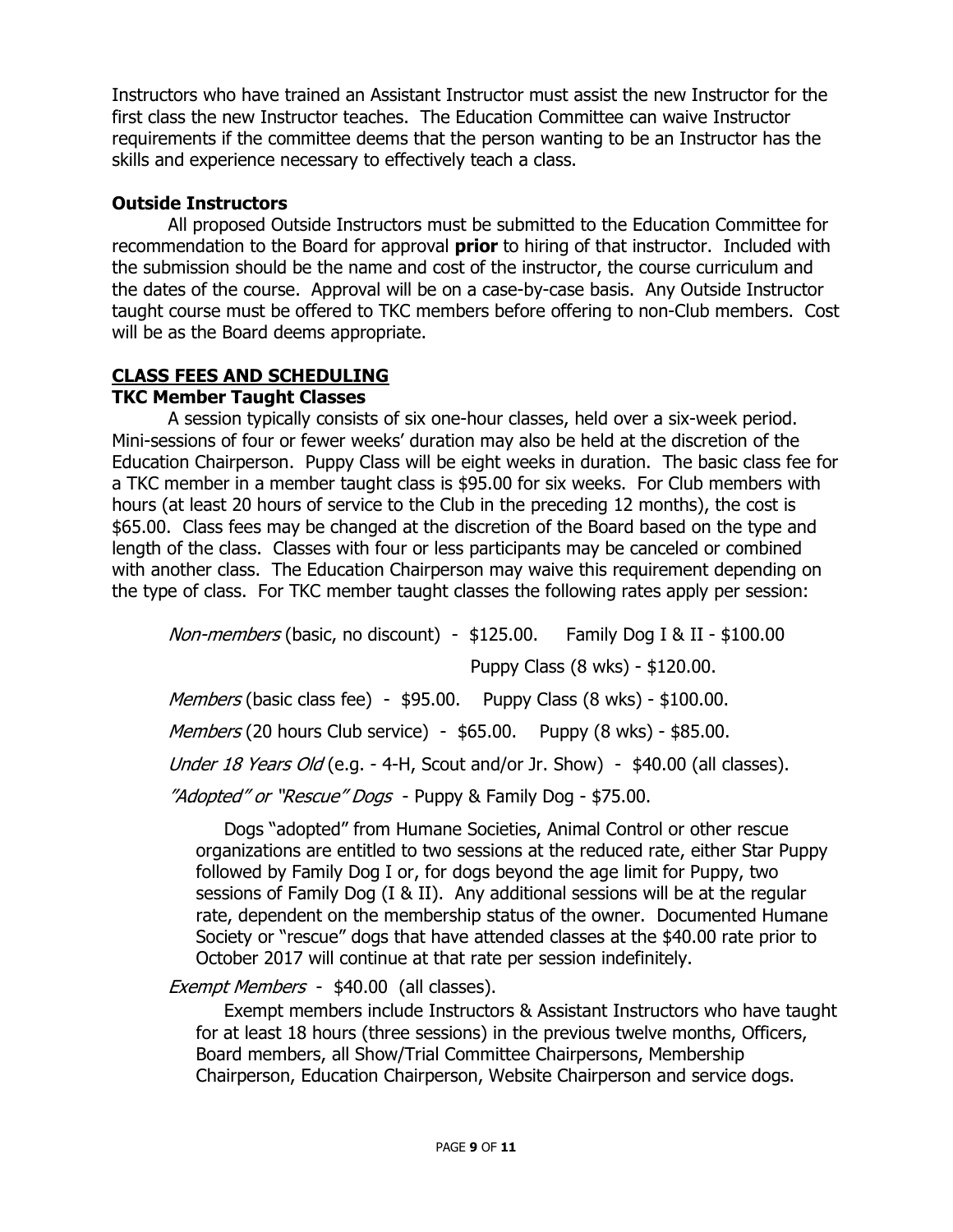Drop-ins are allowed at the Instructor's discretion and will cost \$20.00 per class for non-members, \$15.00 for members, \$10.00 for members with 20 hours Club service and \$5.00 for Juniors and exempt members. Changes in these rates can be made for individual classes at the Board's discretion.

 To qualify for reduced class rates, each member is responsible for keeping track of his or her own volunteer hours. Members with hours (at least 20 hours of service to the Club in the preceding 12 months) or exempt members will be given preference and placed at the top of any class waiting list. Any exempt member who signs up for a class and does not attend will not be allowed to sign up for the next class or must pay the full \$95.00 member fee if they wish to register in advance.

 The decision to cancel a class due to inclement weather will be made by the individual Instructor. Notification will be made by email or phone no later than three hours prior to the time of the class.

#### Outside Instructor Taught Classes

 There will be no limit to the number of classes taught by an Outside Instructor sponsored by the Club. The reimbursement of the Outside Instructor and the cost of the paid instructor courses will be determined by the Board on a case-by-case basis.

#### Seminars and Events

 All proposed seminars and events must be submitted to the Board for approval prior to commitment to a presenter/instructor. Seminar availability must be offered to TKC members first, non-TKC class participants second (if applicable) and outside attendees last. Any Club seminar or event that will be held on the same date as another Club-sponsored event must have prior Board approval.

#### Independent Instruction

 The Talbot Kennel Club has no objection to any member, Board Member, or Officer teaching or running classes (private, outside or independent classes) for profit. This does not constitute an endorsement by the Club of any Instructor. The classes must be conducted in a manner consistent with the Objectives of the Club as stated in its Constitution.

#### BUILDING USE & MAINTENANCE

The following rules, regulations and fees govern the use of the TKC building and facilities. These are guidelines only and may be changed if deemed appropriate by the Board.

For use of the building, the following rates apply:

Instructors and Exempt Members (not for profit) – no charge.

Member - \$10.00/hr. per person.

Non-Member - \$15.00/hr. per person.

 Even if accompanying an instructor or exempt member, members and nonmembers owe the per hour rate. For independent use of the building, members